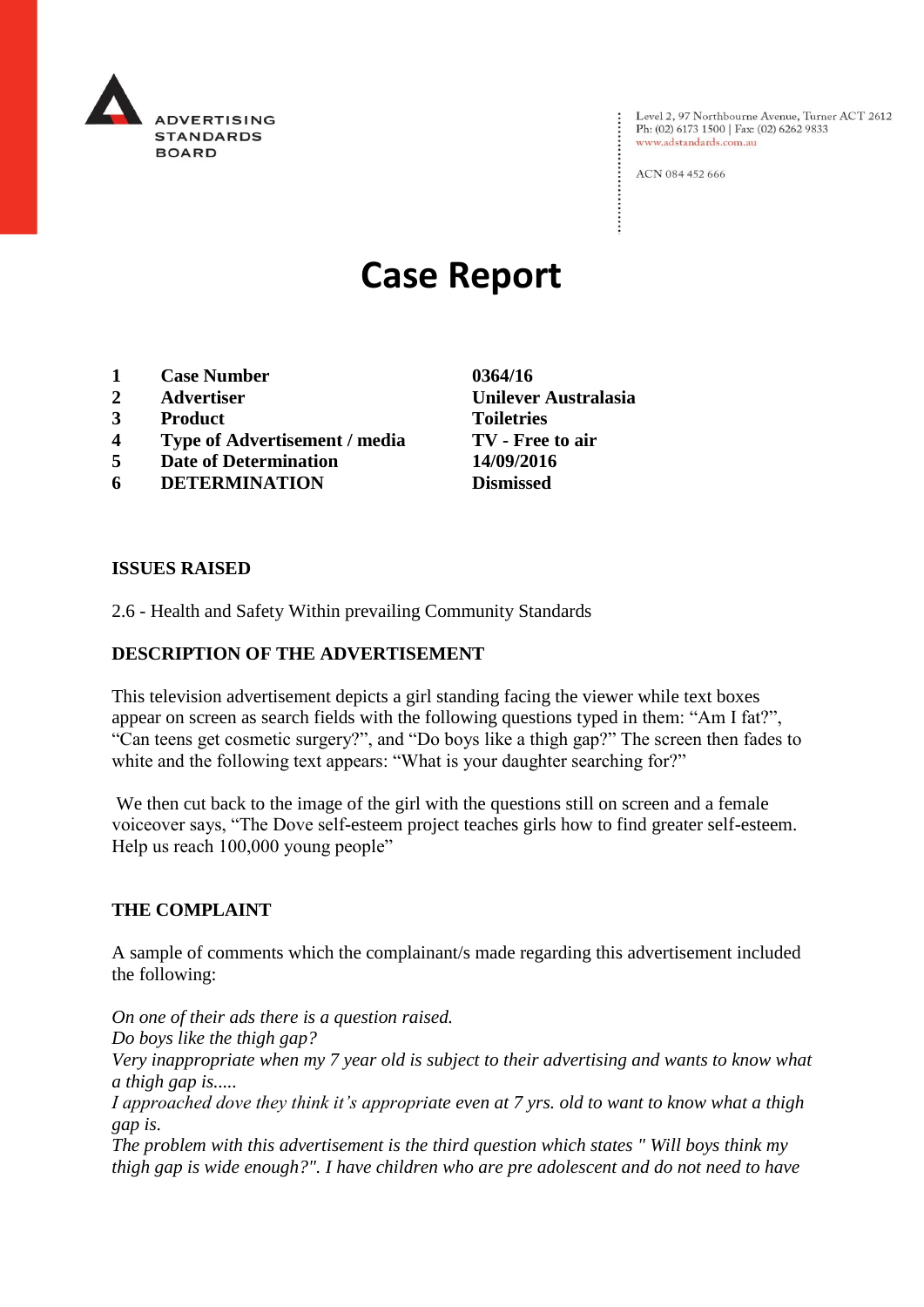*these ideas planted before they may or may not arise. There are far more questions that could be used to show such challenges but do not impose themselves on girls unnecessarily. Such questions are insinuations that do not reflect the majority of girls, I believe.*

*To say I was shocked is an understatement. This sort of advertising should be barred from public viewing.*

#### **THE ADVERTISER'S RESPONSE**

Comments which the advertiser made in response to the complainant/s regarding this advertisement include the following:

*Dove Self-Esteem Project Campaign Complaint Reference No. 0364/16*

*I refer to your letters. You have received consumer complaints regarding a video promoting the Dove Self-Esteem Project.*

*Our response follows.*

*The Complaints*

*The Complaints are:*

*AD DESCRIPTION: The object is to give girls['] self confidence. Point 3 of the ad states "Do boys like a thigh gap?"*

*REASON FOR CONCERN: To say I was shocked is an understatement. This sort of advertising should be barred from public viewing.*

*AD DESCRIPTION: The program presents an adolescent girl standing in focus who is facing the challenges of puberty/adolescence. The advertisement presents the company as one that, through its products, supports girls going through these issues faced by the adolescent - three questions are posed as indicative of the general concerns that could challenge girls in the stage of development.*

*REASON FOR CONCERN: The problem with this advertisement is the third question which states "Will boys think my thigh gap is wide enough?". I have children who are pre adolescent and do not need to have these ideas planted before they may or may not arise. There are far more questions that could be used to show such challenges but do not impose themselves on girls unnecessarily. Such questions are insinuations that do not reflect the majority of girls, I believe.*

*The Complaints relate to the "Ella" Video described below.*

*The Dove Self-Esteem Project Campaign*

*Unilever's Dove brand recently launched its "Searching" campaign (Campaign) to raise awareness of, and promote, the Dove Self-Esteem Project.*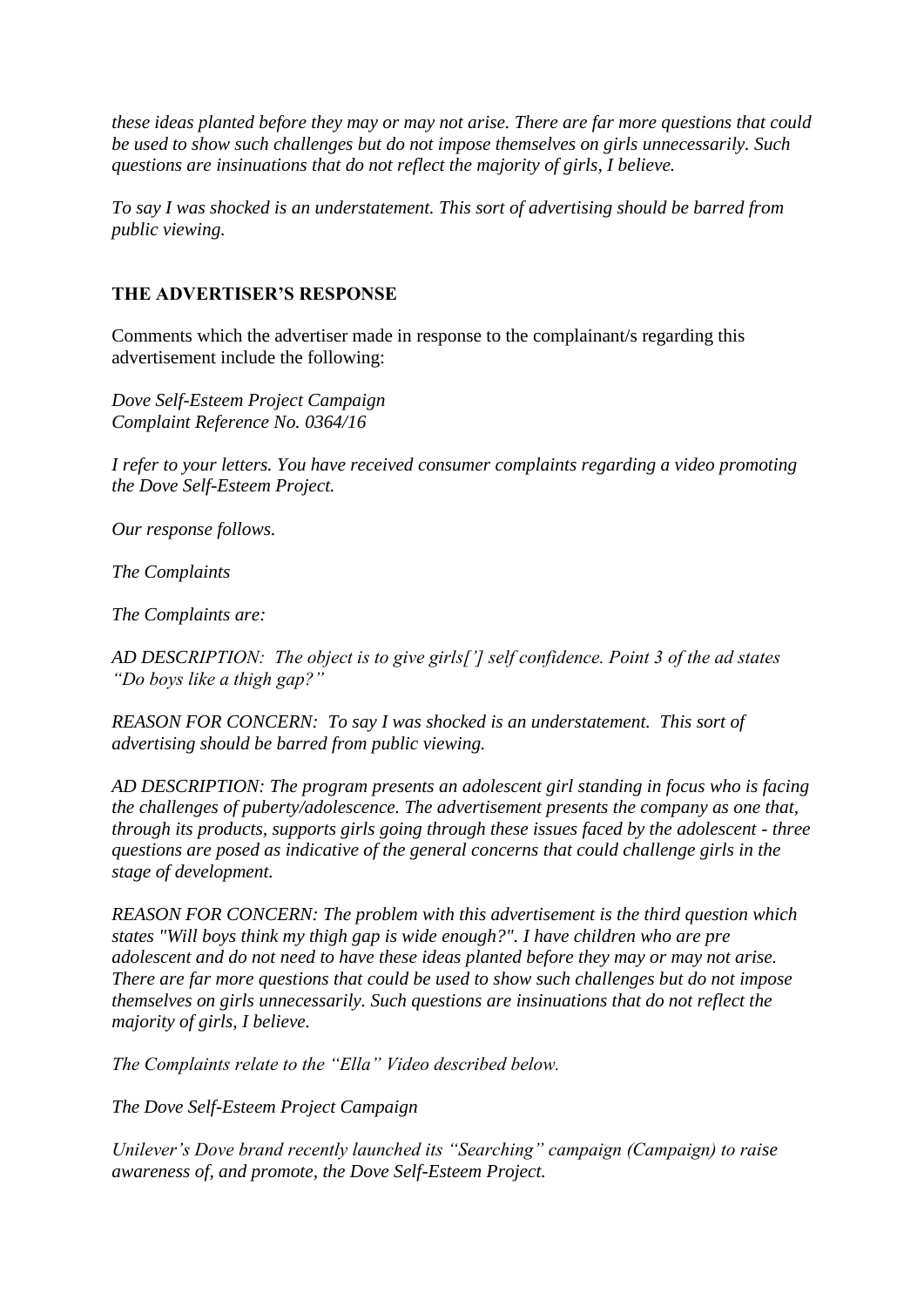*The Campaign consists of four videos:*

- *(a) "Searching" Film (2 minutes, 24 seconds): www.youtube.com/watch?v=lW9kslKd-Ew;*
- *(b) "Ella" Video (30 Second): www.youtube.com/watch?v=WvFtTJS5NwE;*
- *(c) "Mei" Video (30 Second): www.youtube.com/watch?v=x8K8oNdxTZw;*
- *(d) "Mei" Video (15 second): www.youtube.com/watch?v=pXtbBBQMc\_4.*

*We kindly request that you watch the "Searching" Film (link above) as it helps provide the relevant context to the Campaign and the shorter "Ella" Video (which is the subject of the Complaints).*

*The Campaign aims to raise awareness about the self-esteem issues faced by adolescent girls in Australia.*

*Dove is on a mission to create a world where beauty is a source of confidence, not anxiety. Dove is committed to ensuring the next generation of women grow up with a positive relationship with the way they look – helping them raise their self-esteem and realise their full potential.*

*In 2004, Dove turned this commitment into the Dove Self-Esteem Project. Together with leading experts from fields including psychology, health, and body image, Dove created a programme of world-class resources to help develop and increase body confidence and selfesteem in young people.*

*As part of the Unilever Sustainable Living Plan, Dove is working to reach 15 million young people globally with self-esteem workshops.*

*In Australia, Dove, in partnership with the Butterfly Foundation, have run self-esteem workshops in schools and have already reached over 500,000 young girls. New online resources have been developed to help increase the reach of the project. In addition, the project has expanded into New Zealand.*

*Recognising the increasingly adverse impact that the internet and social media are having on self-esteem, Unilever commissioned research to identify and understand the types of questions that young girls frequently ask online.*

*The research showed an alarming number of girls were searching for answers to self-esteem related issues such as:*

*"Can teens get cosmetic surgery?"; "Am I fat?"; "Am I too skinny?"; "Am I ugly?"; "Do I have an eating disorder?"; "Do boys like a thigh gap?".*

*As a result, Dove and The Butterfly Foundation partnered with Coles to develop the Campaign and raise awareness of the need for more self-esteem education, both at school and at home. The Campaign aims to reach an additional 100,000 young people this year*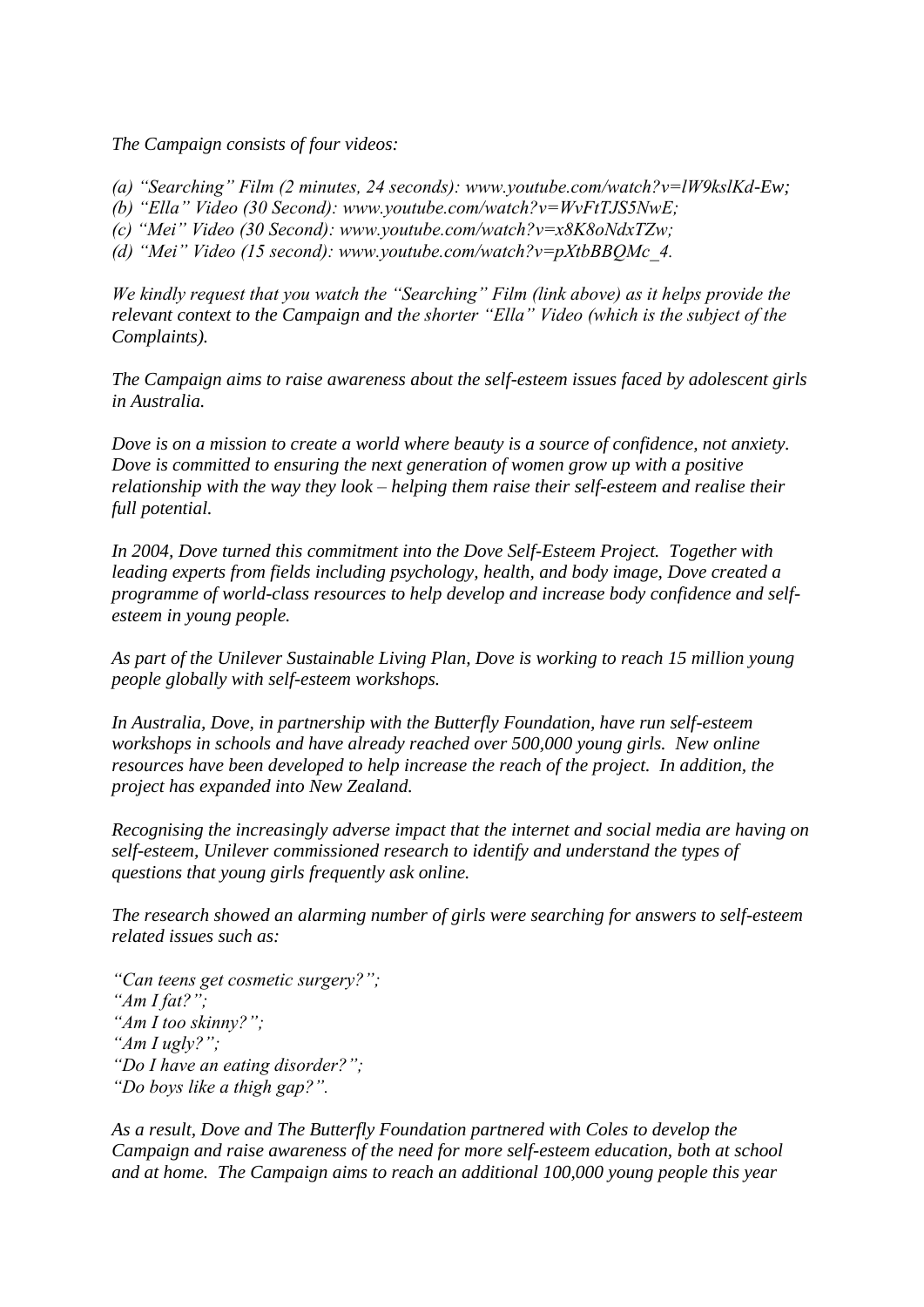*with more Dove Self-Esteem workshops in schools and guides for parents and guardians to help build their children's self-esteem.*

*The Campaign was created to help inform parents and guardians about the self-esteem issues facing young girls and the fact that many girls are seeking advice from the internet on those issues. We hope the Campaign and the Dove Self-Esteem Project will empower and equip parents and guardians with the tools to help young girls overcome their self-esteem issues.*

*The Code*

*Dove is committed to helping the next generation of women develop a positive relationship with the way they look, helping them raise their self-esteem and realise their full potential.*

*The "Ella" Video, which is the subject of the Complaints, reveals that young girls are searching for a number of alarming things online, many of which are related to low selfesteem.*

*While it is confronting and shocking to see the results of our research, and to hear that young girls are searching online for "can teens get cosmetic surgery" and "do boys like a thigh gap", Unilever respectfully submits that bringing this issue to the attention of parents, guardians, teachers and the community as a whole is neither contrary to prevailing community standards nor the Code of Ethics (Code).*

*Section 2.1*

*Unilever submits that none of the videos in the Campaign discriminate against or vilify any person or section of the community contrary to section 2.1 of the Code.*

*Section 2.2*

*Unilever submits that none of the videos in the Campaign employ sexual appeal in an exploitative or degrading manner contrary to section 2.2 of the Code.*

*Section 2.3*

*Unilever submits that none of the videos in the Campaign portray or present violence in a manner contrary to section 2.3 of the Code.*

*Section 2.4*

*Unilever submits that none of the videos in the Campaign treat sex, sexuality or nudity in a manner contrary to section 2.4 of the Code.*

*Section 2.5*

*Unilever submits that there is no inappropriate or explicit language in any of the videos in the Campaign.*

*Section 2.6*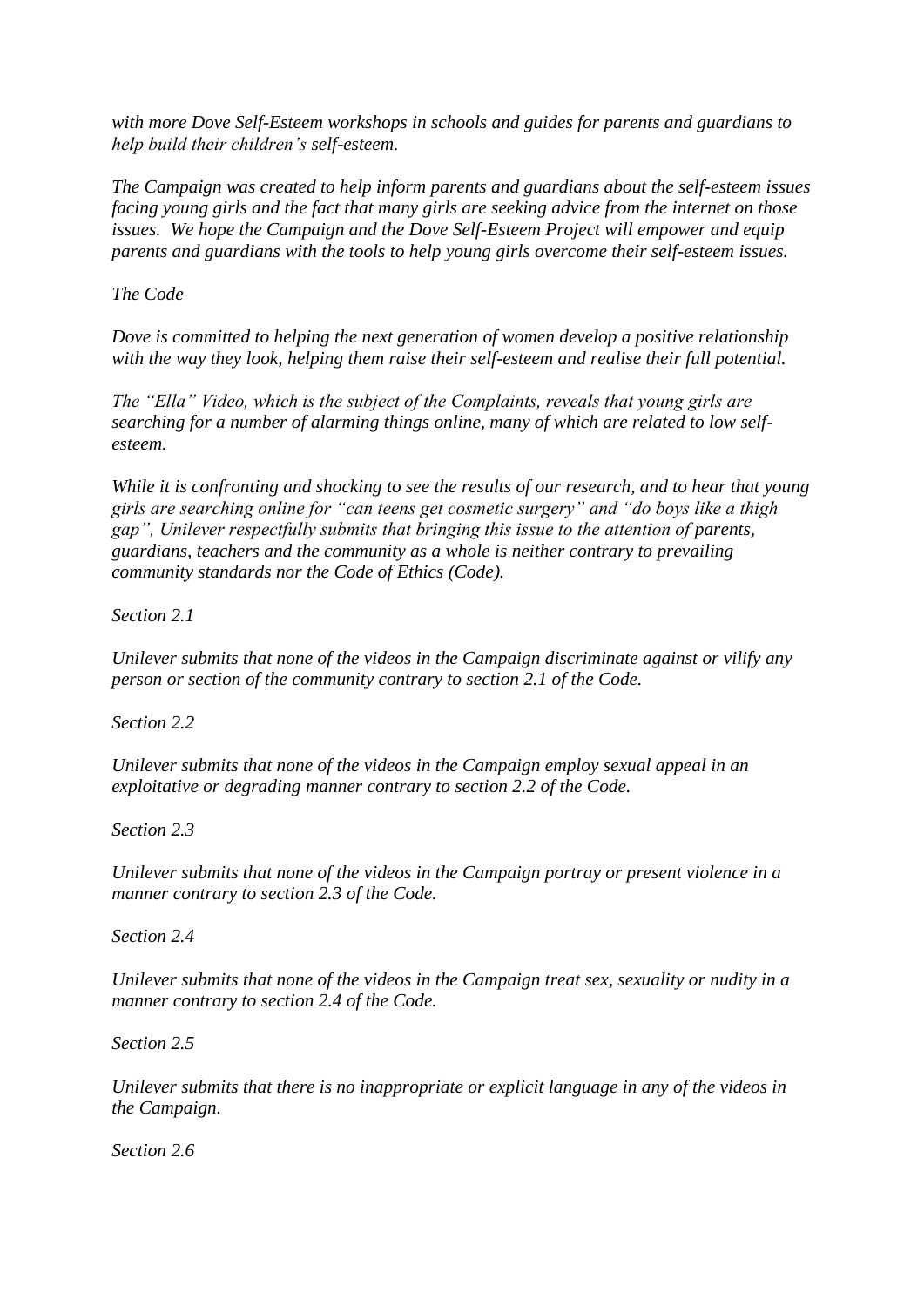*Unilever submits that none of the videos in the Campaign depict material contrary to prevailing community standards on health and safety.*

*In response to the Complaints, Unilever acknowledges the consumers' concerns regarding the use of the search term "Do boys like a thigh gap?". However, as a company and brand committed to improving self-esteem, we believe we can play a role in helping tackle this wide-reaching social issue by making parents, guardians, teachers and the community aware of what young girls are searching for online and empowering them to start a conversation with kids about self-esteem.*

*The purpose of the "Ella" Video, and the other three videos in the Campaign, is to engage parents, guardians and leaders and help them acknowledge, consider and understand the self-esteem issues faced by young girls.*

*Unilever does not believe that bringing the real concerns of young girls into a public forum is contrary to prevailing community standards in respect of health and safety. Unilever believes this is a serious issue that Australians need to understand, discuss and work together to address to help the next generation reach their full potential life.*

#### *Conclusion*

*While the Campaign is confronting, Unilever believes it is well within prevailing community standards and complies with the Code.*

### **THE DETERMINATION**

The Advertising Standards Board ("Board") considered whether this advertisement breaches Section 2 of the Advertiser Code of Ethics (the "Code").

The Board noted the complainants' concerns that the advertisement asks if boys like girls with a thigh gap which is offensive and should not be allowed.

The Board viewed the advertisement and noted the advertiser's response.

The Board considered Section 2.6 of the Code. Section 2.6 of the Code states: "Advertising or Marketing Communications shall not depict material contrary to Prevailing Community Standards on health and safety".

The Board noted that this television advertisement features an image of a teenaged girl with text boxes appearing on screen with questions typed in to them followed by the question, "What is your daughter searching for?"

The Board noted the advertiser's response that this advertisement is part of a campaign to raise awareness about self-esteem issues faced by young girls and the questions shown in the advertisement are based on research which shows that these are the questions young girls are searching online for answers to.

The Board noted the complainants' concerns that it is offensive to put the idea of girls having a thigh gap to please boys in an advertisement but considered that the advertisement is not